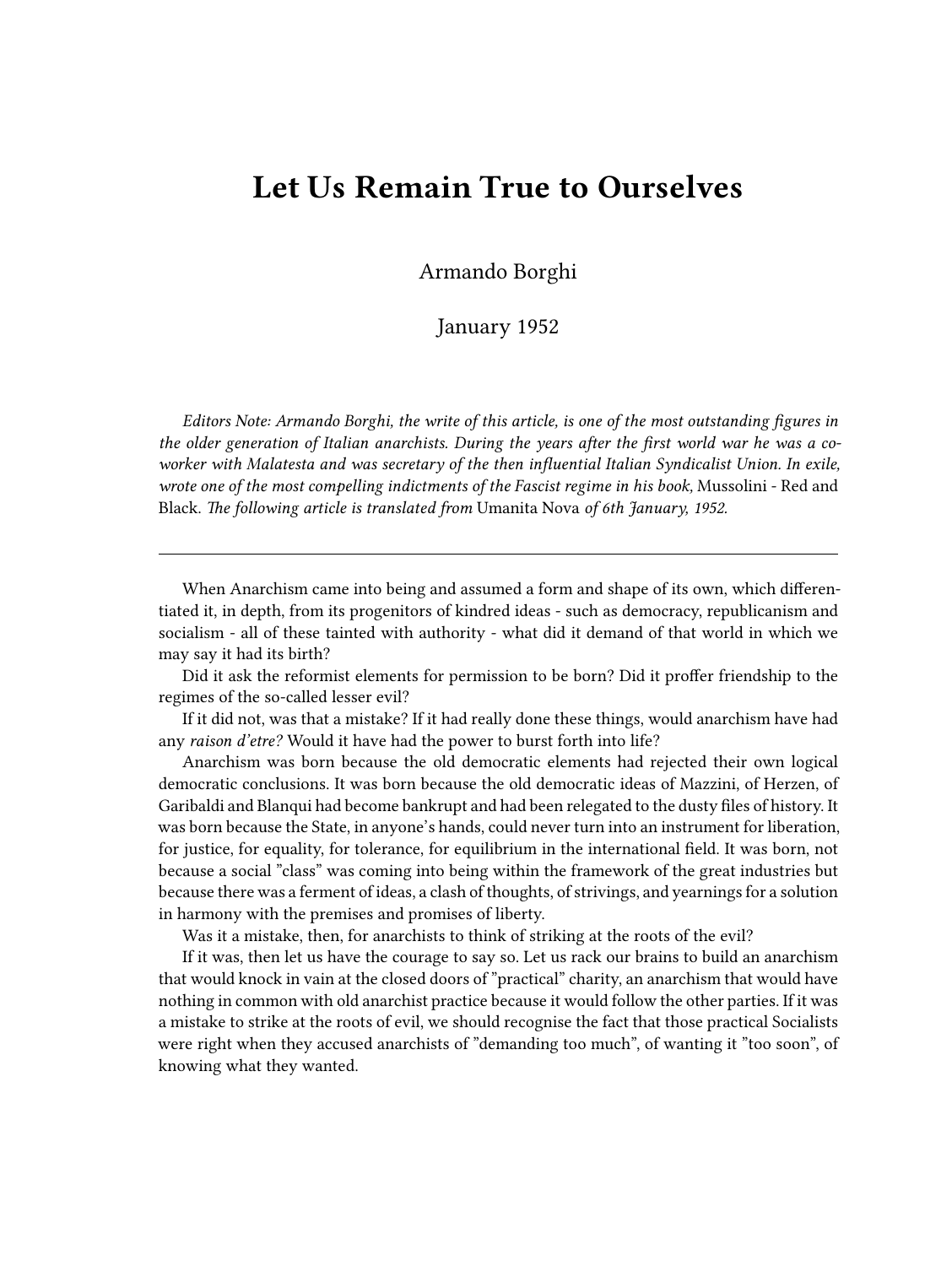The denial of the State was the cardinal idea of anarchism.

It meant the denial of the kinship of the State to liberty, to socialism.

Was it an "excess" to make this denial?

Was it an arbitrary *a priori?* Was it no more than a blueprint drawn up by an architect who had failed to acquaint himself with his terrain or his building materials?

What about the facts, the ugly facts? Did they give the lie to anarchism?

Has the State disarmed?

Has a just social order been achieved?

Has war been abolished?

Leaving aside for the moment the States which are powerless for historical or geographical reasons, where is the State dreamed of by philanthropic politicians - the State which is harmless and peaceful, the State which protects the weak?

Is it, then, an absolute principle? Yes, if you wish. It is an absolute, not set aside by the relativity incidental to the attrition of life and of struggle - a relativity which ever remains faithful to its own principle. We cannot conceive of a dog's bones as being part of a human skeleton. I have made previous use of this metaphor. A dollar bill can be exchanged into the smaller coins that may be needed, but if you cut up the bill into a hundred pieces, so as to get the one hundred pennies, you will get neither the dollar nor a single cent out of it.

A form of "practical" anarchism has made its appearance nowadays, which demands - and not for wartime only - that we make use of the machinery of the State, or at least of the communal State (see Ernestan and Souchy).<sup>1</sup>

And this at a time when, with the coming war, even the defeated States are staking their last card in the gambling den of nations for a chance to become a Great Power.

What appalling blindness to think that they can thus force history!

Let us grant that, in making the mistake of interventionism in 1914, the followers of Kropotkin coated their error with a veneer of anarchism, and that, unlike the Social Democrats, they did not become liveried lackeys of the State. This enabled them, once the war was over, to return to their own position. But, even so, to repeat the same mistake for the third time, after the bloody fraud of two years of "liberation", is, I think, fantastic. An anarchist here or there may lose his head not for personal advantage, I know, but out of a desire to do something. But the State will never act on sentimental motives. War is its trade. If it cannot make war properly, it will make peace properly, with a view to preparing for war. If the anarchists were strong, they would impose their will against war. At least, they might try to. Being weak as they are, they cannot even think of joining in an imaginary war of liberation.

The State does not betray itself. Nor does it make revolutions of "liberation", even when it claims it does. If the State should intervene, when a revolution, on its own wind, goes a little too far, it postpones, it corrects, it arrests the revolution. It will smother and strangle it, and will often go to war to accomplish this.

Let us remain true to ourselves.

Let us not deny the facts which, after all, prove us to be right. In the leading nation of the Atlantic Pact there is less hunger than elsewhere, even at the bottom of the scale. Let us say so.

<sup>&</sup>lt;sup>1</sup> See Letters to the Editors, Freedom, on "The Lesser Evil" by W. Fritzenkotter, 1/3/52, G. Ernestan, 29/3/52. –Editors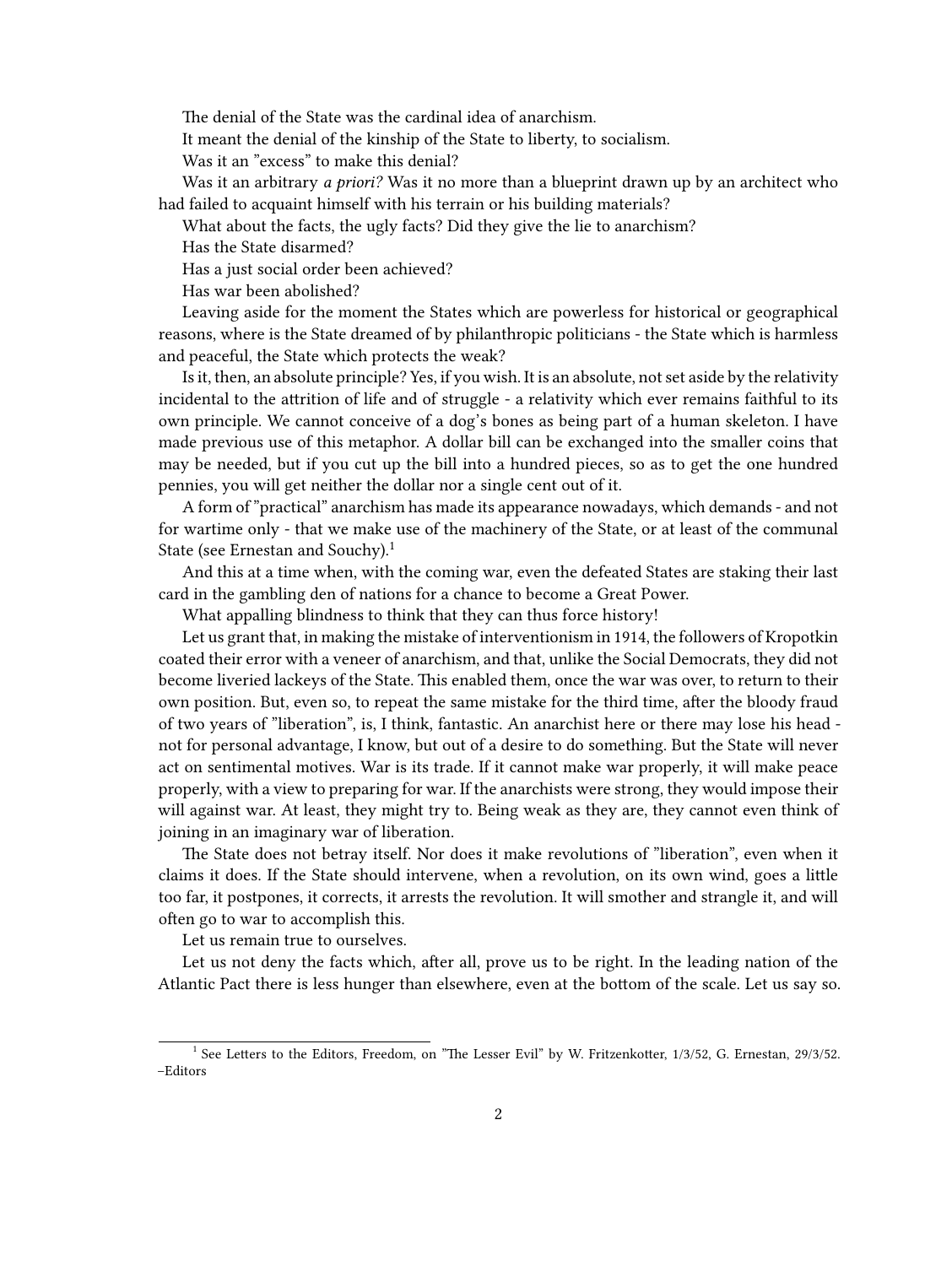There is less reaction than elsewhere, even though there are elements that hanker for suppression. Let us say so. Why deny it?

There was a time when we recognised the difference between Crispi and Mussolini, between De Rivera and Franco, between Bismarck and Hitler; we may as well recognise the difference between Truman and Stalin.

What of it?

Just because the Bolsheviks have gone beserk with authoritarianism, does it mean that the bourgeois regimes have turned lily-white in the eyes of anarchists?

Never! They are just what they were when the newly-born anarchist movement started a "social" war against them.

Let us not deny these facts:

(1) It is more than true that Russia is the major slaughterhouse of freedom.

(2) America is also rushing to the slaughter, under the pretext of a war for freedom because it is trembling for the safety of its vast store of wealth.

(3) Russia has created a State Capitalism, which, like the capitalism of the Vatican in the Middle Ages, is enjoyed by its own hierarchy only.

(4) America has created, alongside its concentration of capital, the precarious "capitalism of the workers" as co-partners in the profits of its victorious wars.

(5) Both powers are hungry for land, for markets, for expansion, for domination in Europe, in Asia, in Africa. Each of them has, in every corner of the globe, old links to replace with new golden chains in a conflict for domination. In this frenzy of grafting the usual imperialist lies upon fragments of the truth, under the sham banners of Christ or of socialism, the whole thing appears to be a two-faced Janus. To the anarchists it is just a two-headed monster.

Since the Marxist authoritarian aberration has produced the results which anarchists have predicted; since capitalism has not died - and could not die - as a victim of historical fatalism, swallowed up in the vortex of "the class" and the Marxist votes (even this had been predicted by anarchists) let us not commit the folly of shutting our eyes and abandoning our ideals in the holocaust of a war.

In the face of the countless human sacrifices demanded by this "lust for liberation", when East and West meet in this great encounter, even the folly of a so-called libertarian war would provoke in us the compassion which we may feel for a mother who sacrifices her children and herself for fear of a dreadful future.

But let us be careful. We know ourselves. We are made of the same stuff as everyone else in this world. With us, feeling is father and child of an idea. The day we fail, we shall die with our feelings and our ideas.

When a new day dawns to-morrow, we shall have the answer to the free men of the East and of the West, when they themselves have seen clearly through the masks of their "liberators". We will give our answer without uttering a single word; we will hold up our hands, clean of any complicity with the cannibals of militarism of every persuasion, and with the priests of every church that is giving them its blessing.

Let us remain true to ourselves.